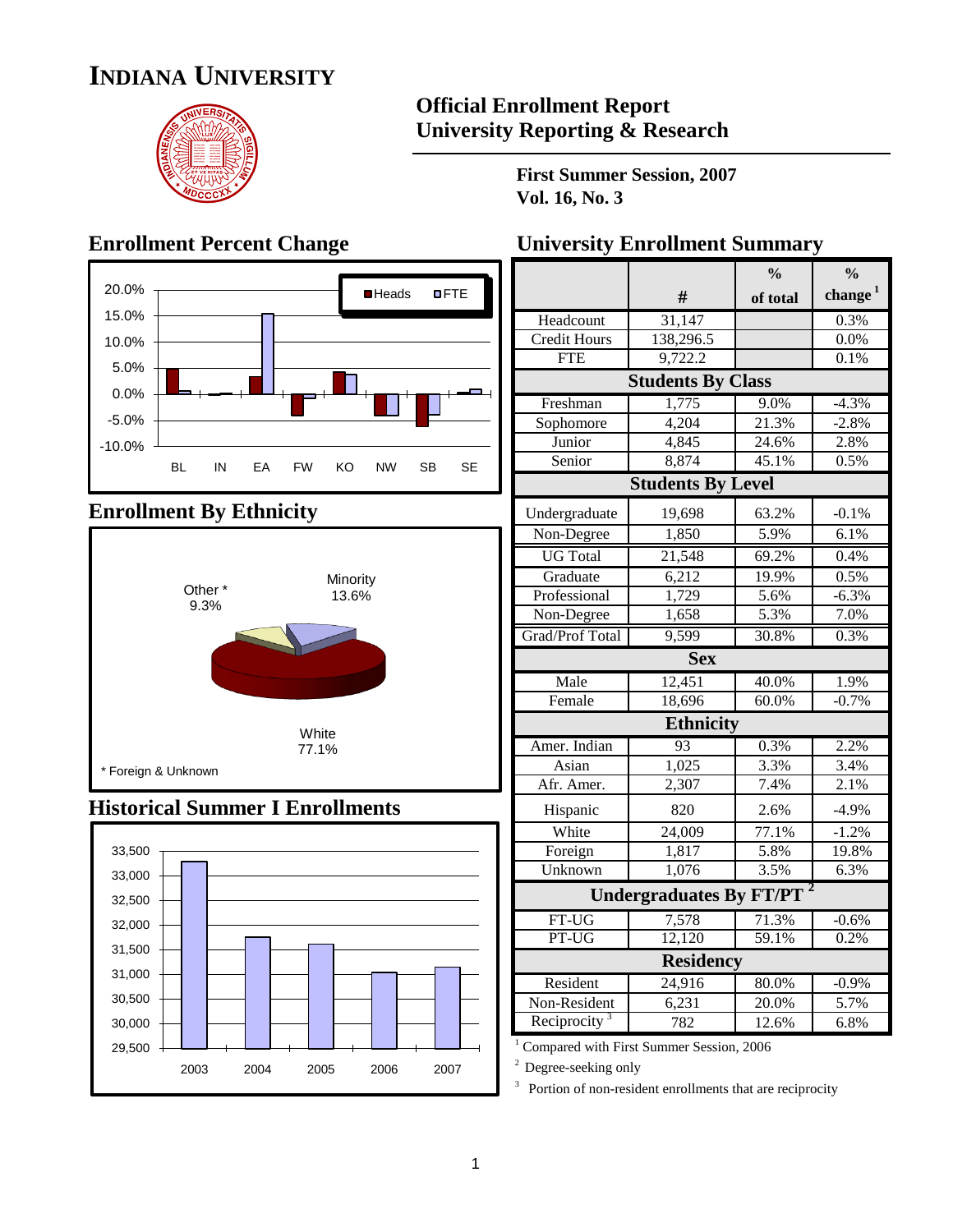# **Campus Enrollment Summary**

| By Headcount, Credit Hours, and FTE |        |                  |               |                                |                     |               |            |               |          |  |  |  |  |
|-------------------------------------|--------|------------------|---------------|--------------------------------|---------------------|---------------|------------|---------------|----------|--|--|--|--|
|                                     |        | <b>Headcount</b> |               |                                | <b>Credit Hours</b> |               | <b>FTE</b> |               |          |  |  |  |  |
|                                     |        | $\frac{0}{0}$    | $\frac{0}{0}$ | $\frac{6}{9}$<br>$\frac{0}{0}$ |                     | $\frac{0}{0}$ |            | $\frac{0}{0}$ |          |  |  |  |  |
|                                     | #      | of total         | change        | #                              | of total            | change        | #          | of total      | change   |  |  |  |  |
| BL                                  | 8,645  | 27.8%            | 4.8%          | 40,499.5                       | 29.3%               | 0.3%          | 2,819.0    | 29.0%         | 0.6%     |  |  |  |  |
| IN                                  | 12,326 | 39.6%            | $-0.2%$       | 54,891.0                       | 39.7%               | $-0.1\%$      | 3,916.0    | 40.3%         | 0.1%     |  |  |  |  |
| EA                                  | 645    | 2.1%             | 3.4%          | 3,313.0                        | 2.4%                | 15.4%         | 223.3      | 2.3%          | 15.4%    |  |  |  |  |
| <b>FW</b>                           | 1,938  | 6.2%             | $-4.1%$       | 7,829.0                        | 5.7%                | $-1.5%$       | 546.0      | 5.6%          | $-0.8\%$ |  |  |  |  |
| KO                                  | 902    | 2.9%             | 4.2%          | 3,790.0                        | 2.7%                | 5.1%          | 256.6      | 2.6%          | 3.7%     |  |  |  |  |
| <b>NW</b>                           | 1,916  | 6.2%             | $-4.1\%$      | 8,439.0                        | 6.1%                | $-4.7\%$      | 587.7      | $6.0\%$       | $-4.1\%$ |  |  |  |  |
| SB                                  | 2,428  | 7.8%             | $-6.2\%$      | 9,801.0                        | 7.1%                | $-3.4\%$      | 686.0      | 7.1%          | $-3.9\%$ |  |  |  |  |
| <b>SE</b>                           | 2,347  | 7.5%             | 0.3%          | 9,734.0                        | 7.0%                | 1.1%          | 687.7      | 7.1%          | 0.9%     |  |  |  |  |

## **By Headcount, Credit Hours, and FTE**

#### **Historical Summer I Enrollment**





#### **By Undergraduate Enrollment Status By Residency**

|           |       | <b>Full-Time UG</b> | Part-Time UG |               |        | <b>Resident</b> |               | <b>Non-Resident</b> |               |               |  |  |
|-----------|-------|---------------------|--------------|---------------|--------|-----------------|---------------|---------------------|---------------|---------------|--|--|
|           |       | $\frac{0}{0}$       |              | $\frac{0}{0}$ |        | $\frac{0}{0}$   | $\frac{0}{0}$ |                     | $\frac{0}{0}$ | $\frac{0}{0}$ |  |  |
|           | #     | change              | #            | change        | #      | of total        | change        | #                   | of total      | change        |  |  |
| <b>BL</b> | 3.166 | $-2.3%$             | 2.661        | 5.2%          | 5.109  | 20.5%           | 2.9%          | 3,536               | 56.7%         | 7.6%          |  |  |
| IN        | 1,971 | $-0.1\%$            | 4,396        | 1.1%          | 10.699 | 42.9%           | $-0.5\%$      | 1,627               | 26.1%         | 1.8%          |  |  |
| EA        | 266   | 29.1%               | 296          | $-11.9%$      | 556    | 2.2%            | 2.4%          | 89                  | 1.4%          | 9.9%          |  |  |
| <b>FW</b> | 452   | 0.2%                | 1,057        | $-10.0\%$     | 1.866  | 7.5%            | $-4.0\%$      | 72                  | 1.2%          | $-6.5\%$      |  |  |
| KO.       | 203   | 3.6%                | 552          | 14.8%         | 896    | 3.6%            | 4.3%          | 6                   | 0.1%          | $-14.3%$      |  |  |
| <b>NW</b> | 514   | $-11.5%$            | 924          | $-0.3\%$      | 1.886  | 7.6%            | $-4.6\%$      | 30                  | 0.5%          | 42.9%         |  |  |
| SB        | 506   | 6.1%                | 1,054        | $-9.0\%$      | 2,271  | 9.1%            | $-7.0\%$      | 157                 | 2.5%          | 7.5%          |  |  |
| <b>SE</b> | 500   | $-0.2\%$            | 1,180        | 3.0%          | 1,633  | 6.6%            | $-1.9%$       | 714                 | 11.5%         | 5.5%          |  |  |

*FW - IU Students Only*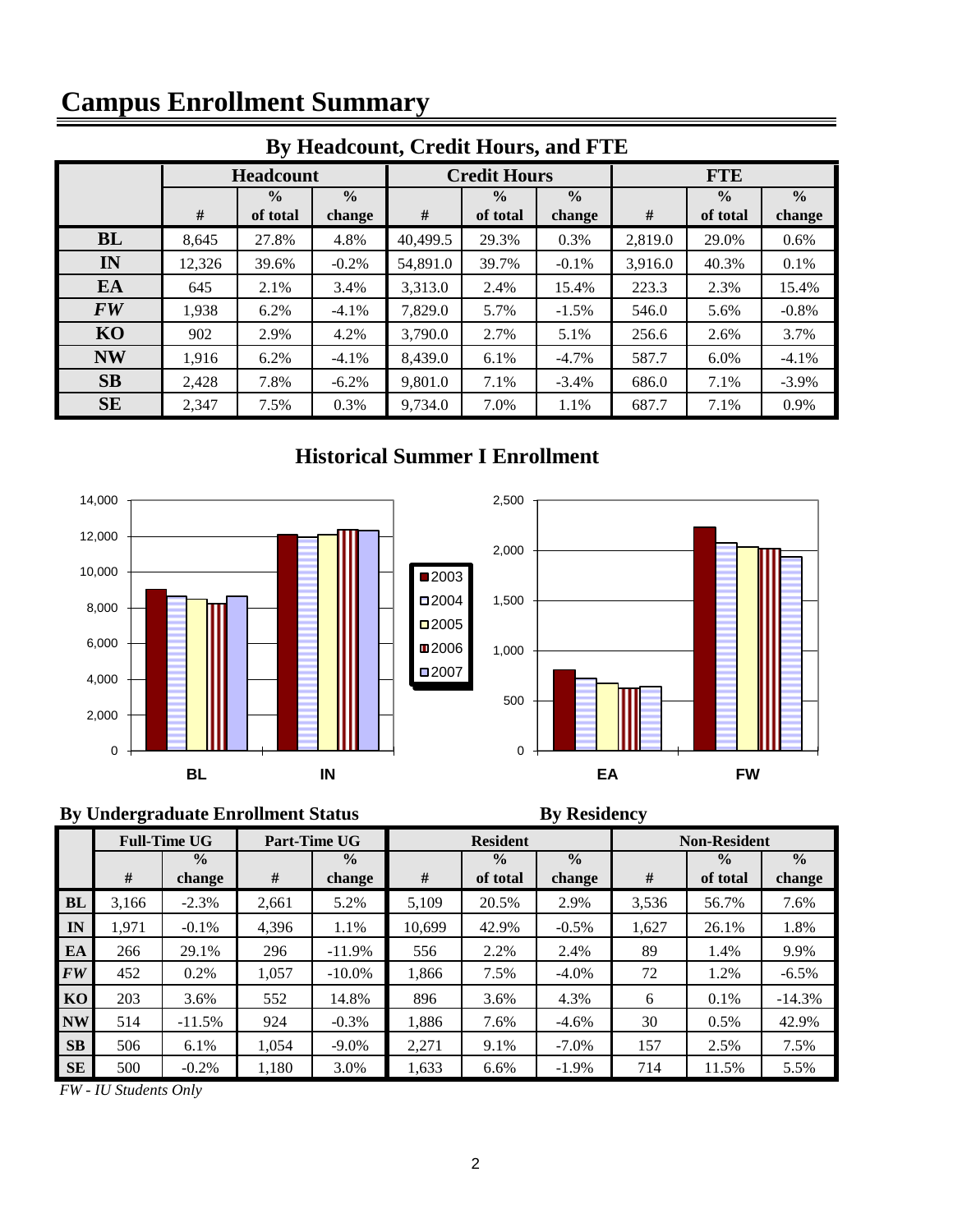|                                | Freshman |               |               | <b>Sophomore</b> |               |               | <b>Junior</b> |               | <b>Senior</b> |       |               |               |
|--------------------------------|----------|---------------|---------------|------------------|---------------|---------------|---------------|---------------|---------------|-------|---------------|---------------|
|                                |          | $\frac{0}{0}$ | $\frac{0}{0}$ |                  | $\frac{0}{0}$ | $\frac{0}{0}$ |               | $\frac{0}{0}$ | $\frac{0}{0}$ |       | $\frac{0}{0}$ | $\frac{0}{0}$ |
|                                | #        | of total      | change        | #                | of total      | change        | #             | of total      | change        | #     | of total      | change        |
| BL                             | 98       | 1.7%          | $-23.4%$      | 781              | 13.4%         | 13.0%         | 1,888         | 32.4%         | 11.2%         | 3,060 | 52.5%         | $-6.0\%$      |
| IN                             | 513      | 8.1%          | $-14.1%$      | 1,392            | 21.9%         | $-7.8\%$      | 1,449         | 22.8%         | 3.6%          | 3,013 | 47.3%         | 7.1%          |
| EA                             | 83       | 14.8%         | $-9.8\%$      | 137              | 24.4%         | $-9.3%$       | 136           | 24.2%         | 5.4%          | 206   | 36.7%         | 21.2%         |
| $\boldsymbol{F}\boldsymbol{W}$ | 262      | 13.5%         | $-1.1%$       | 395              | 20.4%         | $-2.9\%$      | 268           | 13.8%         | $-16.0\%$     | 584   | 30.1%         | $-7.9\%$      |
| KO                             | 116      | 12.9%         | 13.7%         | 228              | 25.3%         | 2.7%          | 158           | 17.5%         | 10.5%         | 253   | 28.0%         | 20.5%         |
| <b>NW</b>                      | 240      | 12.5%         | 2.1%          | 487              | 25.4%         | $-4.3%$       | 253           | 13.2%         | $-8.0\%$      | 458   | 23.9%         | $-6.3\%$      |
| <b>SB</b>                      | 255      | 10.5%         | $-1.9\%$      | 403              | 16.6%         | $-5.8\%$      | 299           | 12.3%         | $-11.3%$      | 603   | 24.8%         | $-1.1%$       |
| <b>SE</b>                      | 208      | 8.9%          | 18.2%         | 381              | 16.2%         | $-6.2%$       | 394           | 16.8%         | $-4.8\%$      | 697   | 29.7%         | 7.1%          |

## **By Undergraduate Class Standing**

#### **Historical Summer I Enrollment**



#### **Graduate and Professional Enrollment**

|           | <b>Graduate</b> |               |               | <b>Professional</b> |               | <b>Male</b>   |       |               | <b>Female</b> |       |               |               |
|-----------|-----------------|---------------|---------------|---------------------|---------------|---------------|-------|---------------|---------------|-------|---------------|---------------|
|           |                 | $\frac{0}{0}$ | $\frac{0}{0}$ |                     | $\frac{0}{0}$ | $\frac{0}{0}$ |       | $\frac{0}{0}$ | $\frac{0}{0}$ |       | $\frac{0}{0}$ | $\frac{0}{0}$ |
|           | #               | of total      | change        | #                   | of total      | change        | #     | of total      | change        | #     | of total      | change        |
| <b>BL</b> | 1,713           | 27.6%         | $-0.9\%$      | 367                 | 21.2%         | $-1.9\%$      | 4,197 | 33.7%         | 7.4%          | 4,448 | 23.8%         | 2.5%          |
| IN        | 3.174           | 51.1%         | 3.3%          | 1,362               | 78.8%         | $-7.4%$       | 5,056 | 40.6%         | $-0.5\%$      | 7,270 | 38.9%         | $-0.1\%$      |
| EA        | $\Omega$        | $0.0\%$       | n/a           |                     |               |               | 190   | 1.5%          | 25.0%         | 455   | 2.4%          | $-3.6\%$      |
| <b>FW</b> | 286             | 4.6%          | 16.3%         |                     |               |               | 700   | 5.6%          | $-4.8%$       | 1,238 | 6.6%          | $-3.7\%$      |
| KO        | 17              | 0.3%          | $-60.5\%$     |                     |               |               | 226   | 1.8%          | $-7.8%$       | 676   | 3.6%          | 8.9%          |
| <b>NW</b> | 224             | 3.6%          | $-7.8\%$      |                     |               |               | 502   | 4.0%          | $-10.4%$      | 1,414 | 7.6%          | $-1.7%$       |
| SB        | 374             | 6.0%          | $-11.8%$      |                     |               |               | 812   | 6.5%          | 1.5%          | 1,616 | 8.6%          | $-9.7\%$      |
| <b>SE</b> | 424             | 6.8%          | $0.0\%$       |                     |               |               | 768   | 6.2%          | 4.6%          | 1,579 | 8.4%          | $-1.7\%$      |

*FW - IU Students Only*